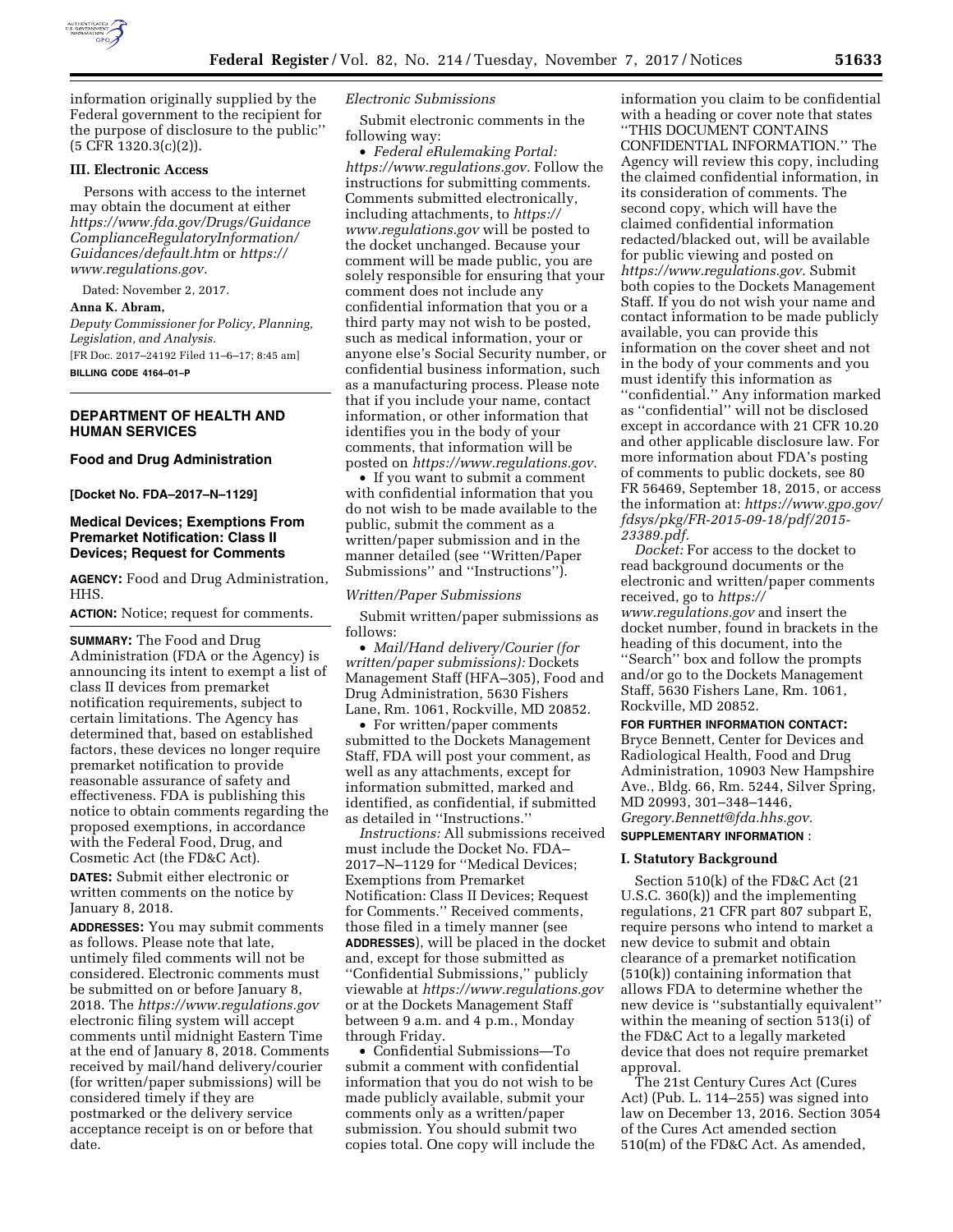section 510(m)(1)(A) of the FD&C Act requires FDA to publish in the **Federal Register** a notice containing a list of each type of class II device that FDA determines no longer requires a report under section 510(k) of the FD&C Act to provide reasonable assurance of safety and effectiveness. FDA is required to publish this notice within 90 days of the date of enactment of the Cures Act and at least once every 5 years thereafter, as FDA determines appropriate. Additionally, FDA must provide at least a 60-day comment period for any such notice required to be published under section  $510(m)(1)(A)$  of the FD&C Act. FDA published this notice in the **Federal Register** of March 14, 2017 (82 FR 13609). Under section 510(m)(1)(B) of the FD&C Act, FDA must publish in the **Federal Register**, within 210 days of enactment of the Cures Act, a list representing its final determination regarding the exemption of the devices that were contained in the list published under section  $510(m)(1)(A)$ . FDA published that list in the **Federal Register** of July 11, 2017 (82 FR 31976).

As amended, section 510(m)(2) of the FD&C Act provides that, 1 day after the date of publication of the final list under section 510(m)(1), FDA may exempt a class II device from the requirement to submit a report under section 510(k) of the FD&C Act upon its own initiative or a petition of an interested person, if FDA determines that a report under section 510(k) is not necessary to assure the safety and effectiveness of the device. To do so, FDA must publish in the **Federal Register** a notice of its intent to exempt the device, or of the petition, and provide a 60-day period for public comment. Within 120 days after the issuance of this notice, FDA must publish an order in the **Federal Register** that sets forth its final determination regarding the exemption of the device that was the subject of the notice. If FDA fails to respond to a petition under section 510(m)(2) of the FD&C Act within 180 days of receiving it, the petition shall be deemed granted.

### **II. Factors FDA May Consider for Exemption**

There are a number of factors FDA may consider to determine whether a 510(k) is necessary to provide reasonable assurance of the safety and effectiveness of a class II device. These

factors are discussed in the January 21, 1998, **Federal Register** notice (63 FR 3142) and subsequently in the guidance the Agency issued on February 19, 1998, entitled ''Procedures for Class II Device Exemptions from Premarket Notification, Guidance for Industry and CDRH Staff'' (''Class II 510(k) Exemption Guidance'') (Ref. 1). Accordingly, FDA generally considers the following factors to determine whether premarket notification is necessary for class II devices: (1) The device does not have a significant history of false or misleading claims or of risks associated with inherent characteristics of the device; (2) characteristics of the device necessary for its safe and effective performance are well established; (3) changes in the device that could affect safety and effectiveness will either (a) be readily detectable by users by visual examination or other means such as routine testing, before causing harm, or (b) not materially increase the risk of injury, incorrect diagnosis, or ineffective treatment; and (4) any changes to the device would not be likely to result in a change in the device's classification. FDA may also consider that, even when exempting devices, these devices would still be subject to the limitations on exemptions.

#### **III. Limitations on Exemptions**

FDA has determined that premarket notification is not necessary to assure the safety and effectiveness of the class II devices listed in table 1. This determination is based, in part, on the Agency's knowledge of the device, including past experience and relevant reports or studies on device performance (as appropriate), the applicability of general and special controls, and the Agency's ability to limit an exemption.

### *A. General Limitations of Exemptions*

FDA's proposal to grant an exemption from premarket notification for class II devices listed in table 1 applies only to those devices that have existing or reasonably foreseeable characteristics of commercially distributed devices within that generic type, or, in the case of in vitro diagnostic devices, for which a misdiagnosis, as a result of using the device, would not be associated with high morbidity or mortality. FDA

proposes that a manufacturer of a listed device would still be required to submit a premarket notification to FDA before introducing a device or delivering it for introduction into commercial distribution when the device meets any of the conditions described in 21 CFR 862.9 to 21 CFR 892.9.

#### *B. Partial Limitations of Exemptions*

In addition to the general limitations, FDA may also partially limit an exemption from premarket notification requirements to specific devices within a listed device type when initial Agency assessment determines that the factors laid out in the Class II 510(k) Exemption Guidance (Ref. 1) do not weigh in favor of exemption for all devices in a particular group. In such situations where a partial exemption limitation has been identified, FDA has determined that premarket notification is necessary to provide a reasonable assurance of safety and effectiveness for these devices. In table 1, for example, FDA is listing the proposed exemption of the genetic health risk assessment system, but limits the exemption to such devices that have received a first-time FDA marketing authorization (*e.g.,*  510(k) clearance) for the genetic health risk assessment system (a ''one-time FDA reviewed genetic health risk assessment system''). FDA believes that a one-time FDA review (*e.g.,* premarket notification) of a genetic health risk assessment system is necessary to provide reasonable assurance of the safety and effectiveness of the device. FDA believes that a one-time FDA review of a genetic health risk assessment system is necessary to mitigate the risk of false negatives and false positives by ensuring that certain information be submitted to FDA to allow the Agency to assess the safety and effectiveness of the devices and the regulatory controls necessary to address those issues as well as to ensure the devices perform to acceptable standards.

# **IV. List of Class II Devices**

FDA is identifying the following list of class II devices that, if finalized, would no longer require premarket notification under section 510(k) of the FD&C Act, subject to the general limitations to the exemptions found in §§ 862.9 to 892.9:

# TABLE 1—CLASS II DEVICES

| 21 CFR section | Device type                                                       | Product<br>code | Partial exemption limitation<br>(if applicable) |
|----------------|-------------------------------------------------------------------|-----------------|-------------------------------------------------|
| 862.1840       | Total 25-hydroxyvitamin D Mass Spectrometry Test   PSL<br>Svstem. |                 |                                                 |